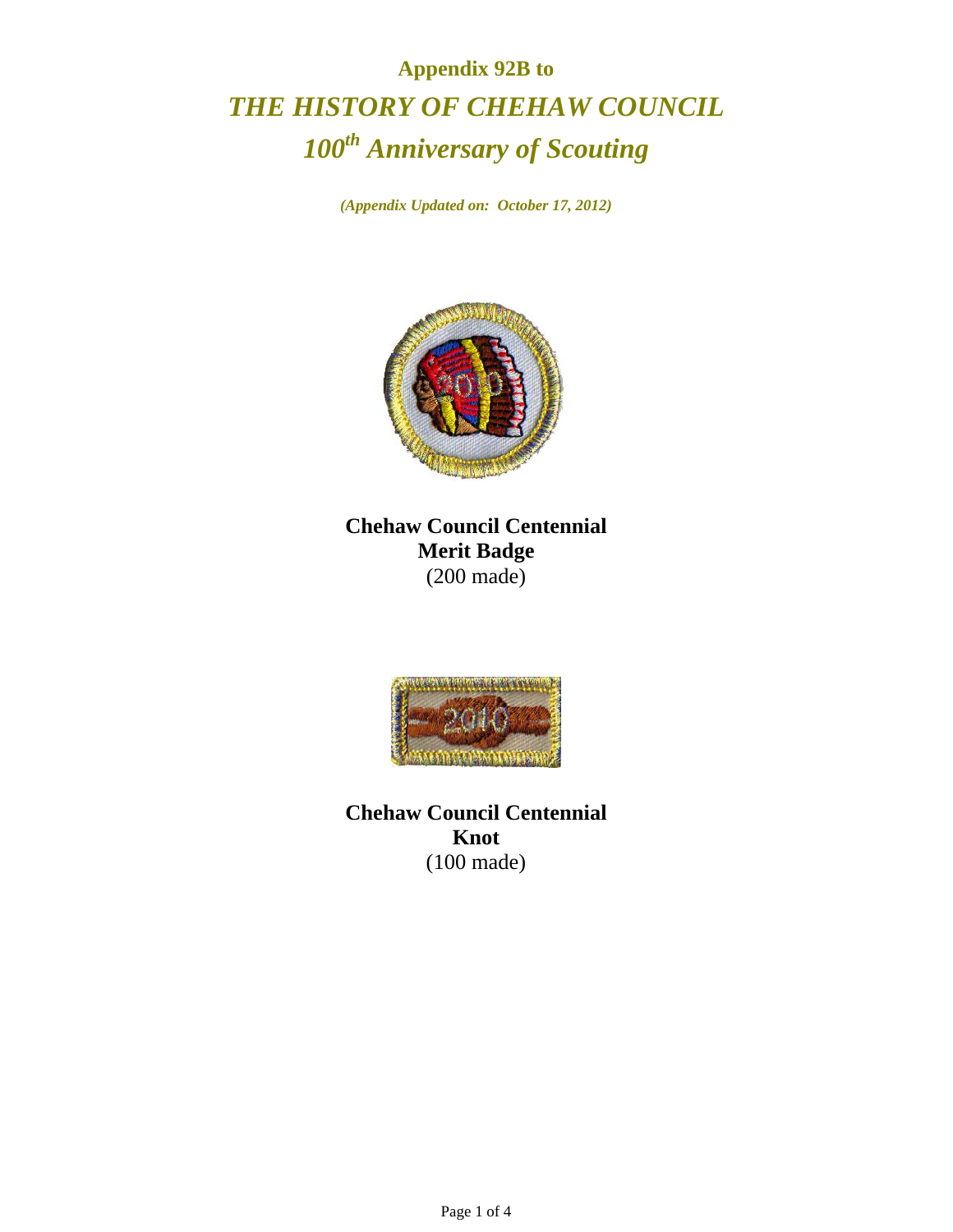## **157 Youth and Adults Earned the Chehaw Council Centennial Merit Badge or Knot in 2010**

| Allegood, Brent    | Troop 24  |
|--------------------|-----------|
| Allegood, Shane    | Troop 24  |
| Amos, Wendy        | Pack 100  |
| Askey, Andrew      | Troop 15  |
| Askey, Austin      | Troop 15  |
| Bacon, Amy         | Troop 7   |
| Bacon, Jacob       | Troop 7   |
| Bacon, Joshua      | Troop 7   |
| Ballacoma, Andrew  | Troop 23  |
| Barnes, Justin     | Troop 62  |
| Barnes, Michael    | Troop 62  |
| Bell, Nathan       | Troop 15  |
| Bell, William      | Troop 15  |
| Benner, Colton     | Troop 210 |
| Benson, Prue       | Troop 62  |
| Bernard, Kyle      | Troop 62  |
| Blash, Xavier      | Troop 104 |
| Bowen, Sam         | Troop 23  |
| Branch, Dru        | Troop 62  |
| Braswell, Darell   | Troop 62  |
| Braswell, Taylor   | Troop 62  |
| Brienza, Cody      | Troop 15  |
| Buford, Cheryl A.  | Troop 15  |
| Buford, Forrest O. | Troop 15  |
| Buford, Parker     | Troop 15  |
| Butler, Kevin      | Troop 149 |
| Butler, Stephen    | Troop 149 |
| Carroll, Melissa   | Pack 62   |
| Causey, Mike       | Pack 100  |
| Chappell, Joshua   | Troop 270 |
| Chitwood, Austin   | Troop 62  |
| Chitwood, Drew     | Troop 62  |
| Collier, Marquez   | Troop 210 |
| Conine, Chandler   | Troop 149 |
| Cox, Logan         | Troop 149 |
| Cox, Tyler         | Troop 15  |
| Cromer, Aaron      | Troop 23  |
| Cromer, David      | Troop 23  |
| Cromer, Isaiah     | Troop 23  |
| Crowder, Forrest   | Troop 26  |
| Crowder, John      | Troop 26  |
| Crowder, Tony      | Troop 26  |
| Cummings, Max      | Troop 26  |
| Daniell, Blake     | Troop 1   |
| Daniell, Greg      | Troop 1   |

| Dayhuff, Bickly     | Troop 210           |
|---------------------|---------------------|
| Dayhuff, Charles    | Troop 210           |
| Dayhuff, Chuck      | Troop 210           |
| Demott, Jefferson   | Troop 23            |
| Dickinson, Matthew  | Troop 23            |
| Dickinson, Merrill  | Troop 23            |
| Dodson, Ethan       | <b>LDS</b>          |
| Dorminy, Mitchell   | Troop 62            |
| Driggers, Logan     | Troop 210           |
| Ellis, Darby        | Troop 15            |
| Eubanks, Calvin     | Troop 210           |
| Faircloth, Mark     | Troop 149           |
| Faircloth, Zack     | Troop 149           |
| Fisher, Daniel      | Troop 62            |
| Fisher, Richard     | Troop 62            |
| Garber, A. S.       | Troop 7             |
| Glass, Dakota       | Troop 210           |
| Godfrey, Drew       | Post 137            |
| Goldsmith, Brent    | Troop 15            |
| Greene, Emory       | Troop 21            |
| Greene, Mike        | Council             |
| Greene, Nathan      | Troop 21            |
| Griffin, Chase      | Troop 62            |
| Griggs, Jesse       | Troop 15            |
| Harris, Emmanuel    | Troop 210           |
| Hill, Joy           | LDS                 |
| Howard, Matthew     | Troop 7             |
| Ivey, Scott         | Troop 26            |
| Jackson, Rollins    | Post 137            |
| Jamiesen, Douglas   | Troop 24            |
| Jensley, Collins    | Troop 210           |
| Joiner, Adan        | Troop <sub>15</sub> |
| Kambert, Caleb      | Troop 210           |
| Kemeness, Dillon    | Troop 62            |
| Keys, Brigham       | LDS                 |
| Kidd, Joe           | <b>LDS</b>          |
| Kingsbuncy, Adam    | Troop 23            |
| Kirkland, Dakota    | Troop 115           |
| Kirkland, Melissa   | Troop 115           |
| Knight, Berry       | Troop 23            |
| Knight, Gabe        | Troop 23            |
| Kond, Randy         | LDS                 |
| Linsenby, Brandon   | Troop 210           |
| Matthews, Frederick | Troop 104           |
| Maw, Michael        | Troop 62            |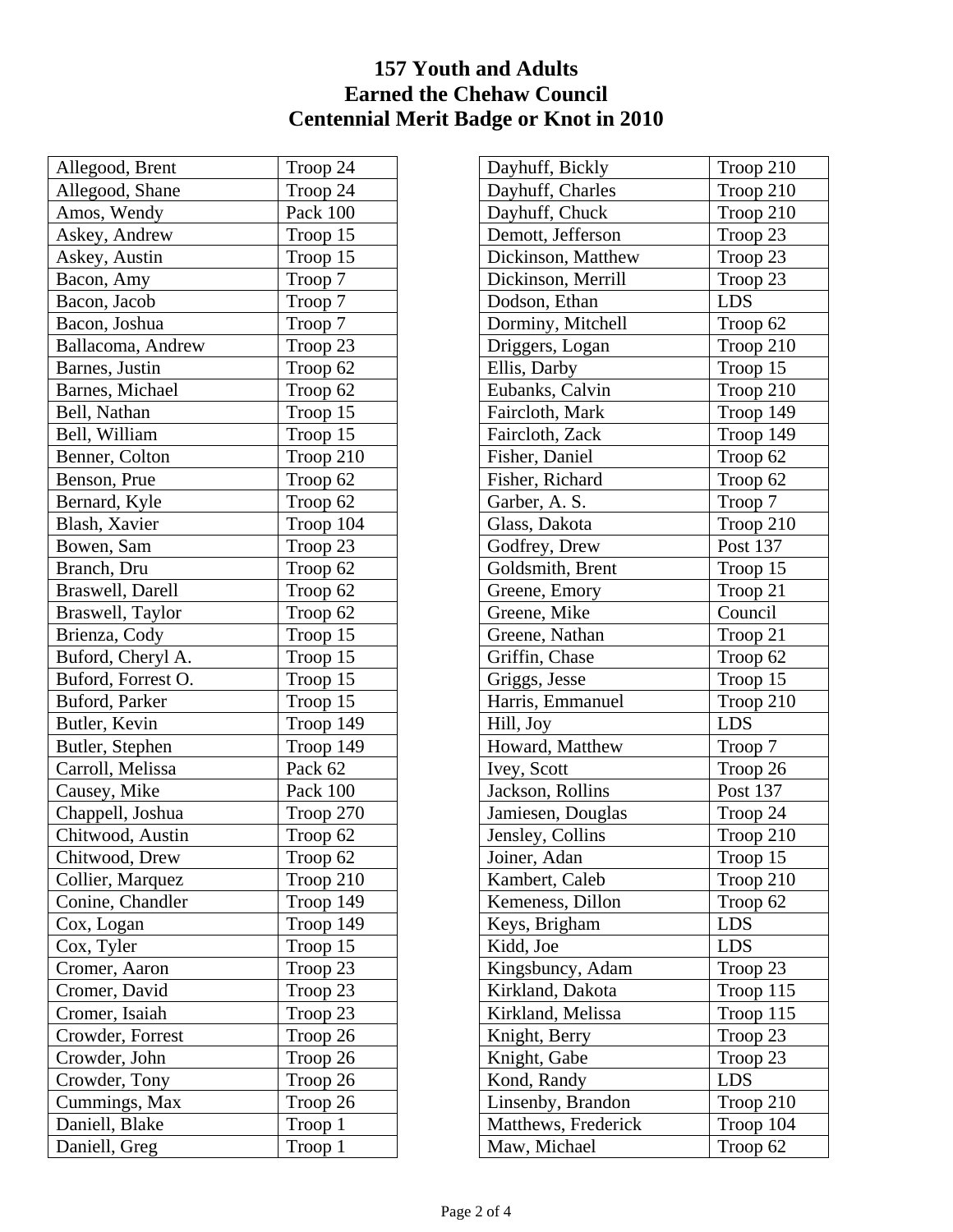| May, Andrew          | Troop 23   | Richiter, Taylor             | Troop 15   |
|----------------------|------------|------------------------------|------------|
| May, Ethan           | Troop 23   | Road, R. S.                  | Troop 15   |
| May, Mike            | Troop 23   | Roberts, Jarodney            | Troop 104  |
| McCarthy, Roland     | Pack 100   | Rollins, Ben                 | Troop 210  |
| McClendon, Nathan    | Troop 15   | Rundle, Tanner               | Troop 24   |
| McClung, John Ethan  | Troop 1    | Rundle, Todd                 | Troop 24   |
| McCunthex            | Troop 26   | Rundle, Trent                | Troop 24   |
| Menard, Brandon      | Troop 62   | Scott, Jeff                  | Post 137   |
| Menard, Dennis       | Troop 62   | Scott, Sharon                | Post 137   |
| Menard, Mitchell     | Troop 62   | Seaman, Jed                  | <b>LDS</b> |
| Millerd, Phillip A.  | Troop 23   | Shattles, Brian              | Troop 210  |
| Millerd, Sebastian   | Troop 23   | Simmons, Wesley              | Troop 104  |
| Millerd, Teancum     | Troop 23   | Smith, Douglas               | Troop 62   |
| Moore, Levi          | Troop 62   | Souther, Nathan              | Troop 23   |
| Moore, Logan         | Troop 62   | Souther, Vickie              | Troop 23   |
| Moorhead, Brandon    | Troop 62   | Sparling, Andy               | Pack 100   |
| Moorhead, Dave       | Troop 62   | Sparling, Laura              | Pack 100   |
| Morey, David         | Troop 23   | Spikes, Gavin                | Troop?     |
| Morey, Jonathan      | Troop 23   | Stone, Nick                  | Troop 210  |
| Muagututia, Aaron    | <b>LDS</b> | Stone, West                  | Troop 210  |
| Myler, Joseph        | Troop 15   | Tilley, Corbin               | Troop 15   |
| Newcomb, Edward      | Troop 15   | Wall, Jairod                 | Troop 24   |
| Newcomb, Ned         | Troop 15   | Ware, Rodney                 | Troop 24   |
| Oliver, Morgan       | Troop 104  | Webb, Jonathan               | Troop 15   |
| Oliver, Spencer      | Troop 104  | Williams, Brent              | Troop 26   |
| Parker, Charles Sr.  | Council    | Williams, Ryan               | Troop 15   |
| Parker, Michael      | Troop 15   | Williams, Stephen            | Troop 26   |
| Patterson, Anthony   | Troop 23   | Wilson, Jesse                | Troop 26   |
| Pettiford, Andrew    | <b>LDS</b> | Yancey, Frank                | Troop 210  |
| Phelps, Chuck        | Troop 1    | Yancey, Michael              | Troop 210  |
| Phelps, Owen         | Troop 1    | Yancy, Hunter                | Troop 62   |
| Phillips, Noah       | Troop 1    | Yates, Scott                 | <b>LDS</b> |
| Reese, James         | <b>LDS</b> | <b>Chehaw Council Office</b> | Display    |
| Richardson, Jamie    | Pack 62    | George Crowl                 | Display    |
| Richardson, Jonathan | <b>LDS</b> |                              |            |

Troop 104 was from the Central Georgia Council, which was attending Camp Osborn summer camp in 2010

## **2012 Chehaw Council Merit Badge Camporee**

Most of the remaining merit badges and knots were earned at the fall 2012 Chehaw Council Merit Badge Camporee when the class was retaught. Regretfully, the list of those earning the merit badges and knots was deleted after I had destroyed the paper records.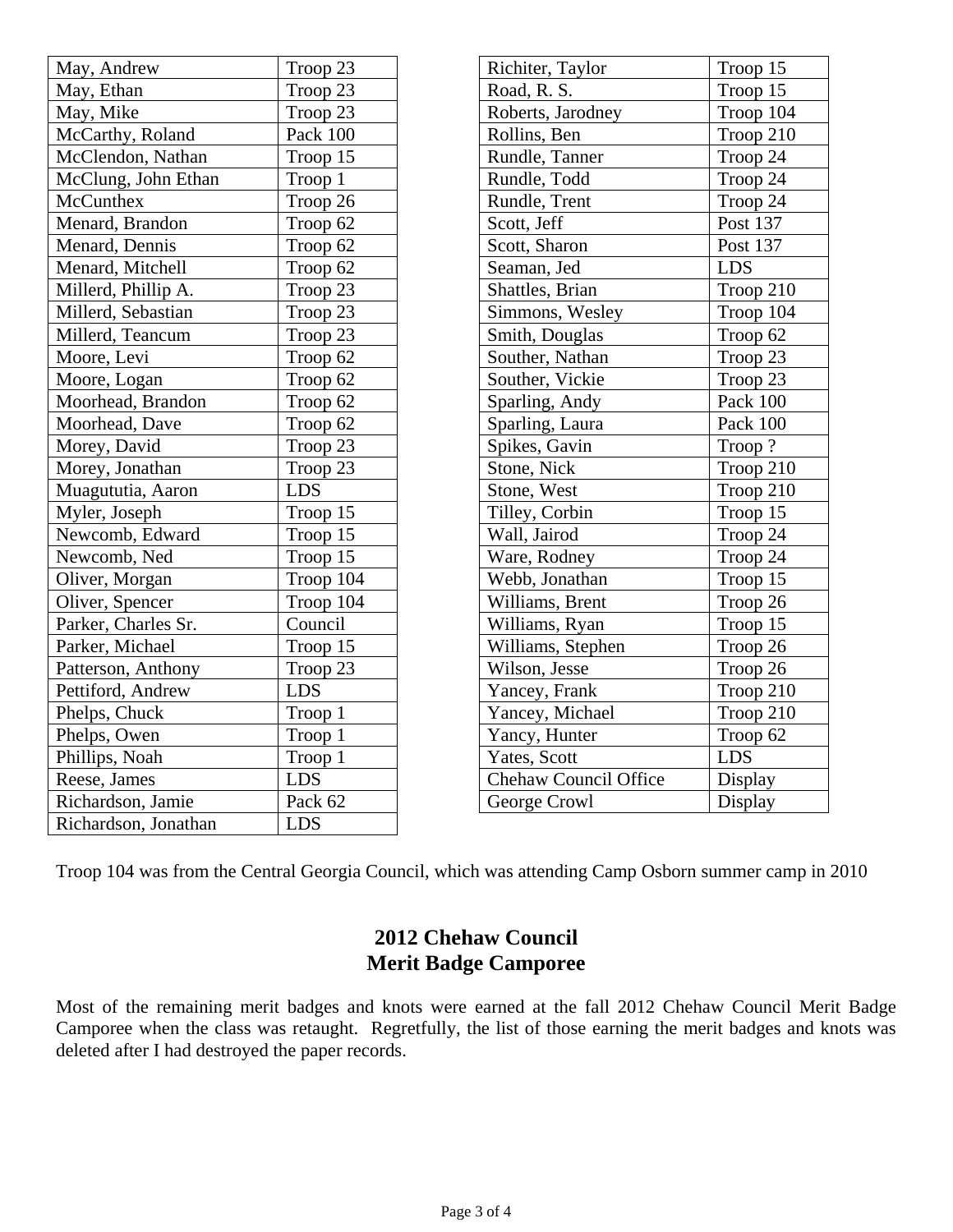## . **Remaining Merit Badges and Knots**

Five sets consisting of a merit badge and knot were given to people who served on the Centennial Committee or otherwise assisted the committee. One additional set was framed for the Council office. The remaining merit badges and knots were burned.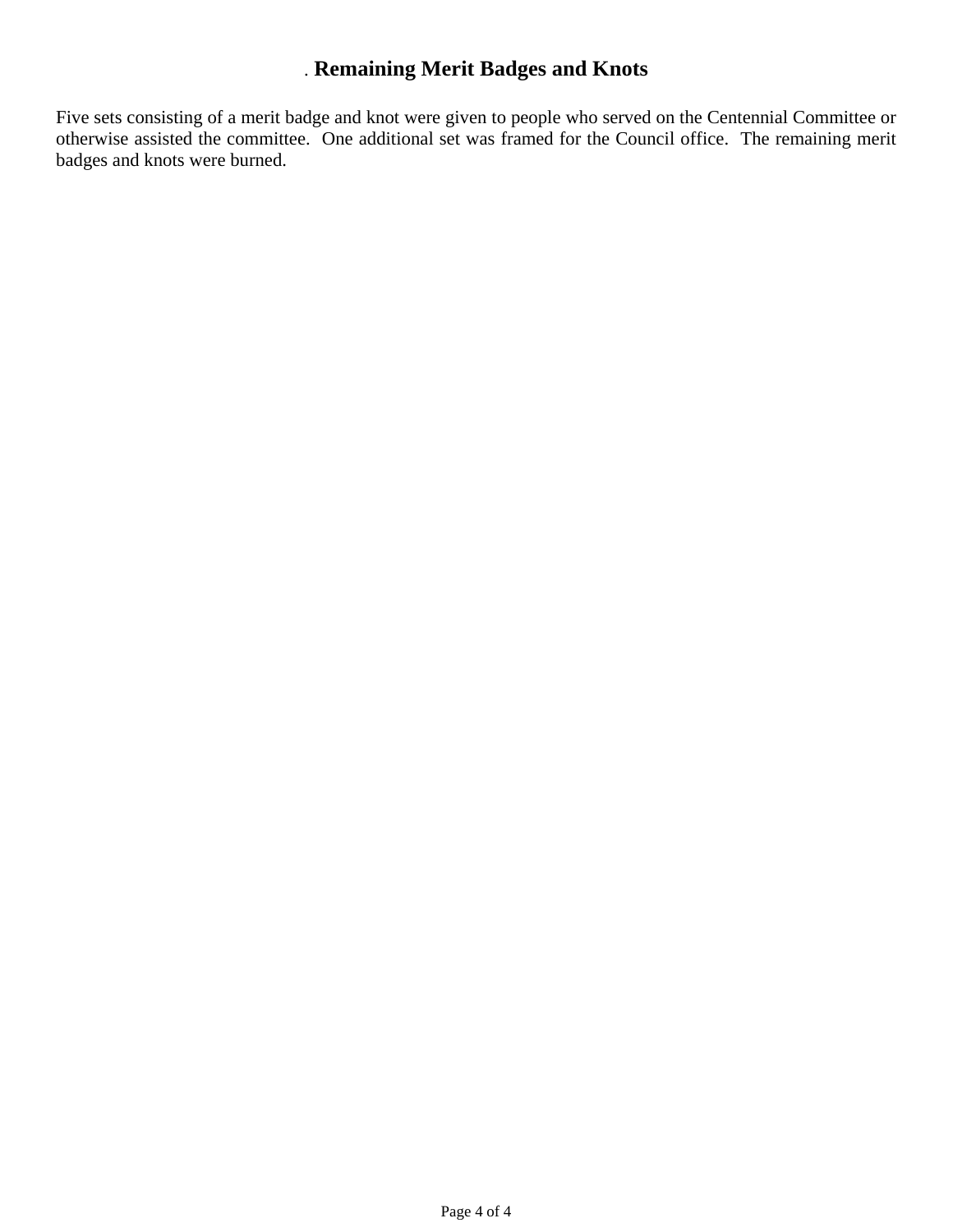

# **CHEHAW COUNCIL CENTENNIAL CELEBRATION MERIT BADGE**

(Edition III)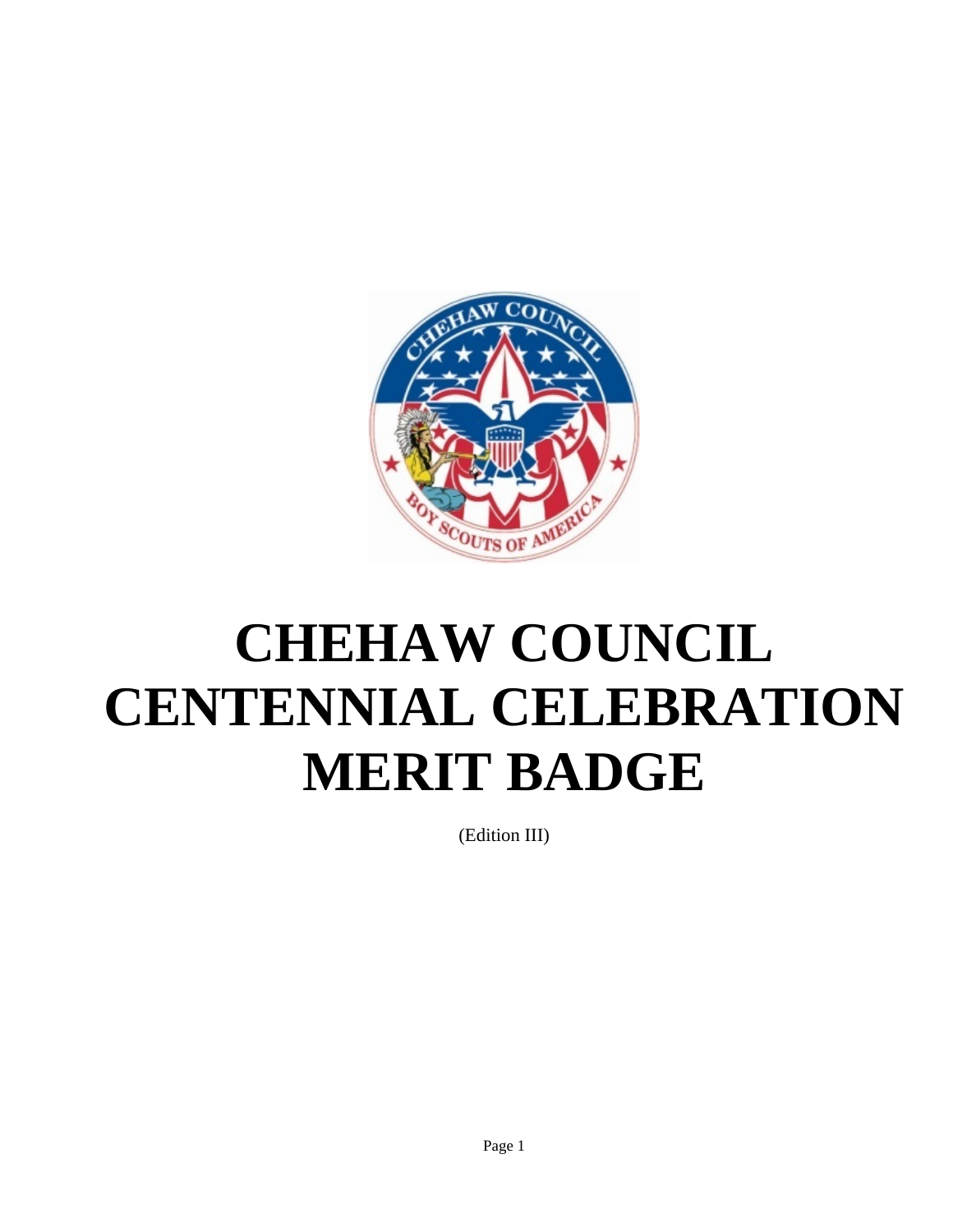

In celebration of the 100<sup>th</sup> Anniversary of Scouting in the United States, scouts around the country are joining in various activates. In order to further the knowledge of the scouts in Chehaw Council, the Council is awarding a local, unofficial merit badge to scouts who complete the requirements at the end of the pamphlet. Only scouts who complete the requirements are eligible to purchase the merit badge, and each scout may purchase only one merit badge. Adults who complete the requirements may purchase the Chehaw Council Centennial Knot.

#### The merit badge is unofficial and cannot be used for advancement.

 The information in this pamphlet is taken from *The History of Chehaw Council* (www.chehawcouncilbook.com) where footnotes and proper credits are given to the sources. Due to space considerations, the footnotes are omitted in this pamphlet.

*Chehaw Council Centennial Committee*  J. Michael Greene, Chairman Mike Meyer von Bremen Justin Arnold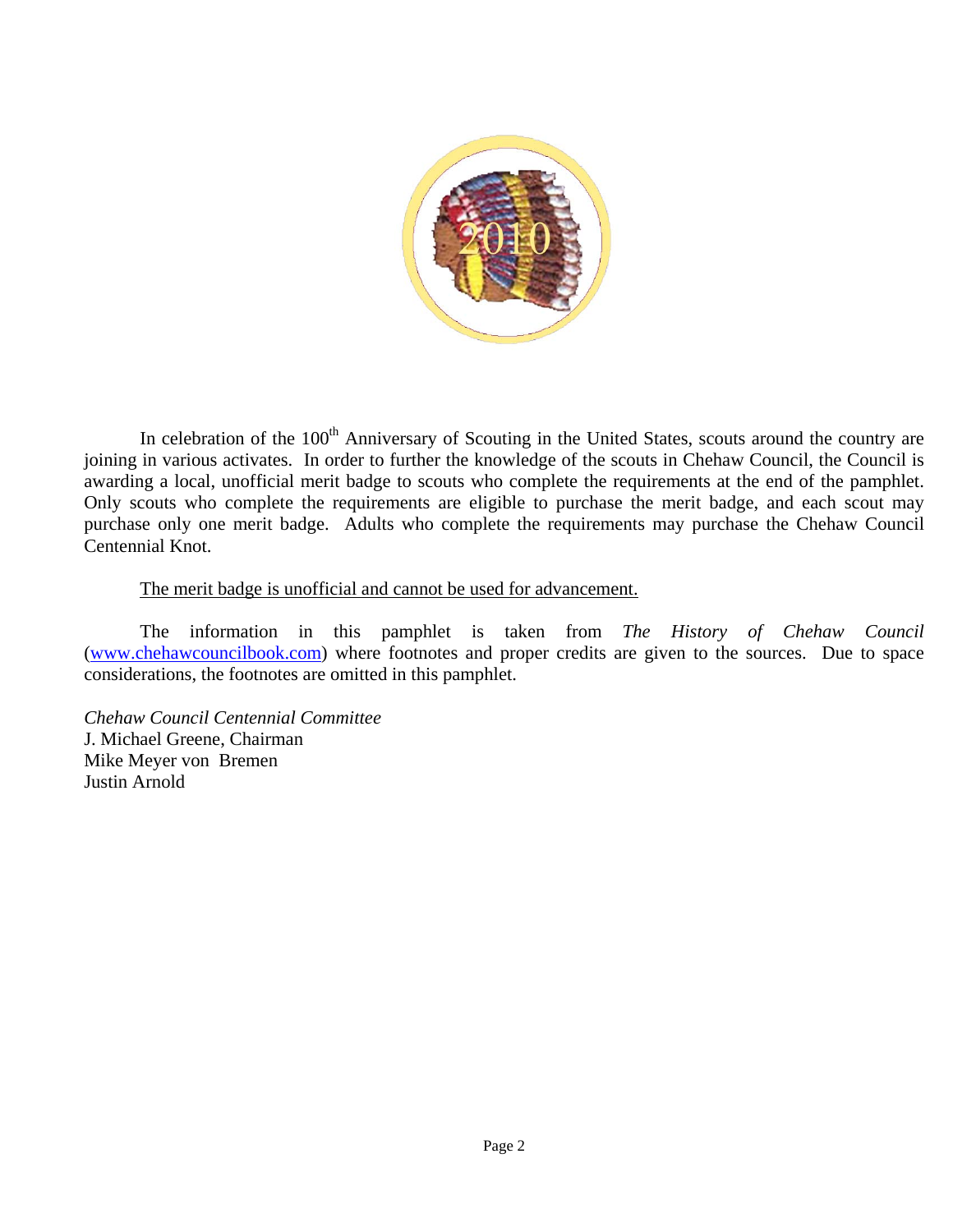#### **History of Scouting in America**

 William D. Boyce, a Chicago publisher, incorporated the Boy Scouts of America on February 8, 1910. Boyce was inspired to meet with the British founder, Robert Baden-Powell, by an unknown Scout who led him out of a dense London fog and refused to take a tip for doing a good turn. James E. West, a lawyer and an advocate of children's rights, became the first professional Chief Scout Executive of the Boy Scouts of America; Ernest Thompson Seton became the first volunteer National Chief Scout; and Daniel Beard was the first National Scout Commissioner. On June 15, 1916, the Congress of the United States granted scouting a Federal Charter of perpetual duration, which superseded the incorporation of William D. Boyce.

By the end of 1910, James E. West, Chief Scout Executive, requested but did not require troops to record their existence with the National Office. By the end of 1911, all troops were required to register with the National Council. Additionally, scoutmasters were being advised to recruit troop committees; and three national commissioners were roaming the country to meet with local committees interested in supervising the budding program in their communities.

 Many troops claim to have been the first troop in America. In 1908, Mrs. Myra Bass organized a local troop of 15 boys in Burnside, Kentucky. She used official Boy Scout materials she had acquired from England. In 1908, Troop Bala One of Bala Cynwrd, Pennsylvania was organized by insurance executive Frank Sykes. In 1911, it was officially chartered with the Boy Scouts of America as Troop 16. In May 1909, a Boy Scout troop in Pawhuska, Osage County, Oklahoma, was formed by Reverend John F. Mitchell. Reverend Mitchell was a missionary priest from England sent to St. Thomas Episcopal Church by the Church of England. Reverend Mitchell, who had been involved with scout work with Lord Baden-Powell in England, organized the troop of Boy Scouts under an English charter and equipped them with English uniforms, manuals, and badges. On January 10, 1910, Troop 20, sponsored by New Utrecht Reformed Church of Brooklyn, New York, was formed. It received its charter from the National Council in March of that year, and it had fifteen boys registered at that time.

 Local councils were first chartered by the National Council beginning in 1913. However, some councils trace there beginnings back to 1910. Chicago Council of Illinois, Columbus Council of Ohio, and Burlington Council of Vermont all claim a charter year of 1910. Greater Boston Council of Massachusetts, Saint Louis Area Council of Missouri, Brooklyn Council of New York, Delaware and Montgomery County Council of Pennsylvania, and Norfolk Council of Virginia all claim 1911 charter years. Terre Haute Council of Indiana, Lowell Area Council of Massachusetts, Jackson Council of Michigan, Manchester Council of New Hampshire, Glen Ridge Council of New Jersey, Buffalo Council of New York, Austin Council of Texas, and Alamo Council of Texas all claim 1912 charter years. With the creation of local councils, troops were chartered by the local council rather than the National Council, except for those rare times when there existed no local council in an area.

#### **The History of the Eagle rank**

 The Boy Scouts of America's highest award was originally conceived as the Wolf Scout, as shown in the June 1911 Official Handbook for Boys. The August 1911 handbook subsequently changed this to Eagle Scout. The medal illustrated in the handbook was a profile of an eagle in flight, but was changed to the current design before any were issued. In their original conceptions, Life Scout, Star Scout (Life preceded Star until 1924), and Eagle Scout were not ranks but part of the merit badge system that recognized scouts who had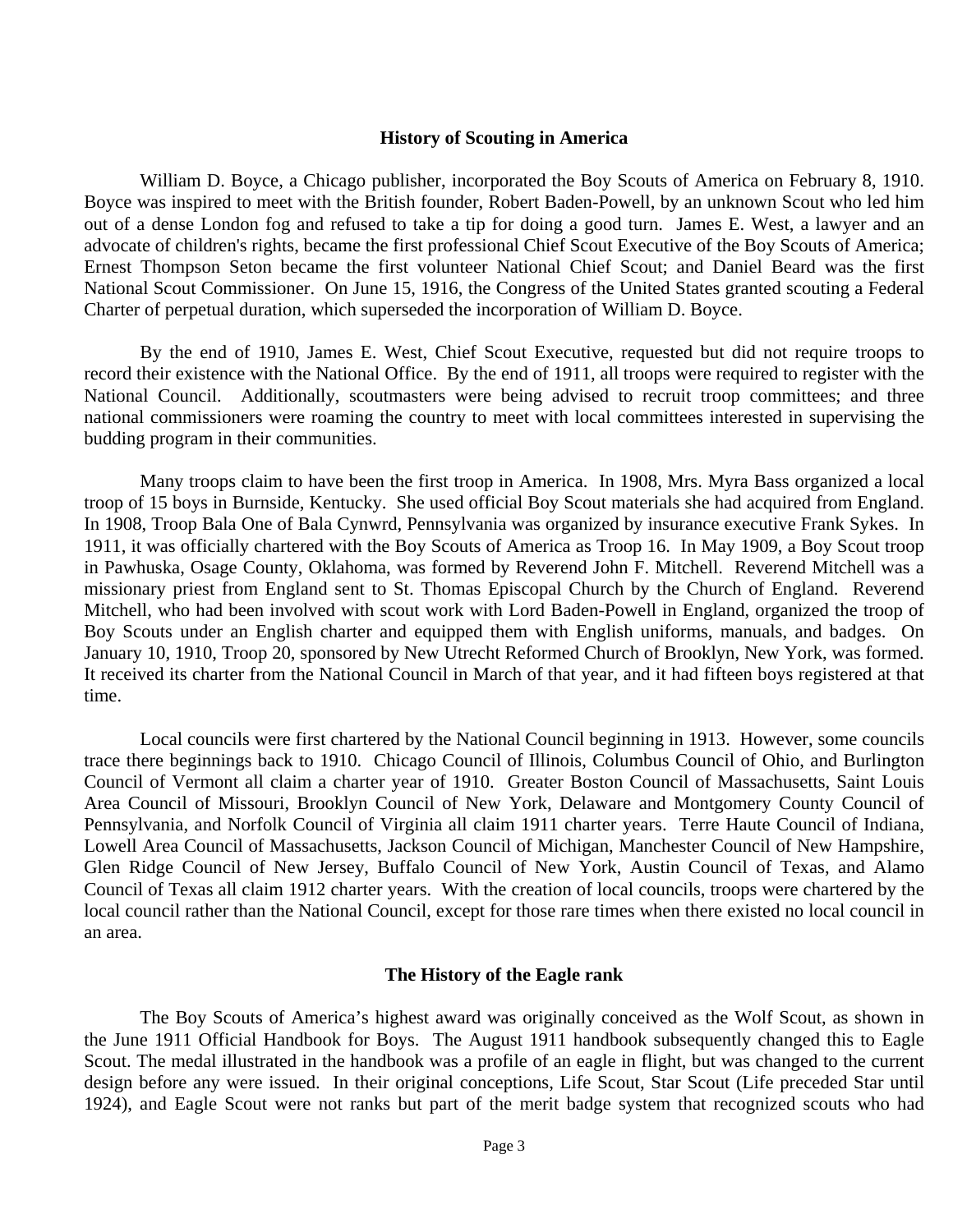earned a certain number of merit badges. The rank of Eagle Scout was awarded to any First Class Scout who had earned twenty-one merit badges. Consequently, eight of the first nine Eagle Scouts did not earn the ranks of Life or Star. Through the years the requirements for the Eagle rank have changed.

- 1912 21 merit badges required, including First Aid, Athletics, Lifesaving, Personal Health, and Public Health. New Eagle Scouts: 23
- 1915 Cooking, Camping, Civics, Bird Study, Pathfinding, Physical Development, and Pioneering added to the required list. New Eagle Scouts: 96
- 1920 New Eagle Scouts: 629
- 1927 New Eagle Scouts: 5,713
- 1932 New Eagle Scouts: 9,225
- 1950 21 badges, including First Aid, Swimming, Lifesaving, Personal Health, Public Health, Cooking, Camping, Citizenship, Bird Study, Pathfinding, Safety, Pioneering, Athletics or Physical Development. New Eagle Scouts: 9,813
- 1963 21 badges, including First Aid, Swimming, Lifesaving, Personal Fitness, Cooking, Camping, Citizenship in the Community, Citizenship in the Nation, Nature, Soil and Water Conservation, Safety. New Eagle Scouts: 27,428
- 1972 24 badges, including First Aid, Citizenship in the Community, Citizenship in the Nation, Citizenship in the World, Communications, Safety, Emergency Preparedness or Lifesaving, Environmental Science, Personal Management, Personal Fitness or Swimming or Sports. New Eagle Scouts: 29,089
- 2000 21 merit badges, including First Aid, Citizenship in the Community, Citizenship in the Nation, Citizenship in the World, Communications, Personal Fitness, Emergency Preparedness or Lifesaving, Environmental Science, Personal Management, Hiking or Swimming or Cycling, Camping, Family Life. New Eagle Scouts: 40,029

 First Aid is the only merit badge that has always been on the mandatory merit badge list for the Eagle rank. In 1969, the BSA began manufacturing those merit badges that are required in order to obtain the rank of Eagle Scout with a silver border versus the green border.

 Since its introduction in 1912, the Eagle Scout medal has undergone several design changes. Changes to the scroll and to the eagle pendant were not always introduced at the same time, therefore types may be somewhat mixed. Scouting historians classify these medals by the five different manufacturers and then by 17 sub-types, with several minor variations. Many variations were caused by quality control issues, mainly due to wear of the dies. During the 1920s and 1930s, some military schools allowed wear of the Eagle Scout medal on the uniform. In order to conform to the medal system, the scroll was removed and the ribbon affixed to a standard ribbon bar.

T. H. Foley made the first medals from 1912 until they went out of business in 1915. The eagle pendant and scroll were of die-struck bronze washed with silver. Early versions were made with a short double knot and later ones with a long double knot. Only 338 of these medals were issued, making them the rarest version. In 2006 a Foley Eagle medal sold for over \$13,000 on EBay. Some Foleys were issued with a drop ribbon; the ribbon was extended, folded through the bar mount on the scroll, then dropped behind the eagle pendant and cut in a swallowtail. The first drop ribbon style medal was issued to the fourth Eagle Scout, Sidney Clapp, a 31 year-old scoutmaster from West Shokan, New York. Prior to 1952 adults could earn the Eagle rank.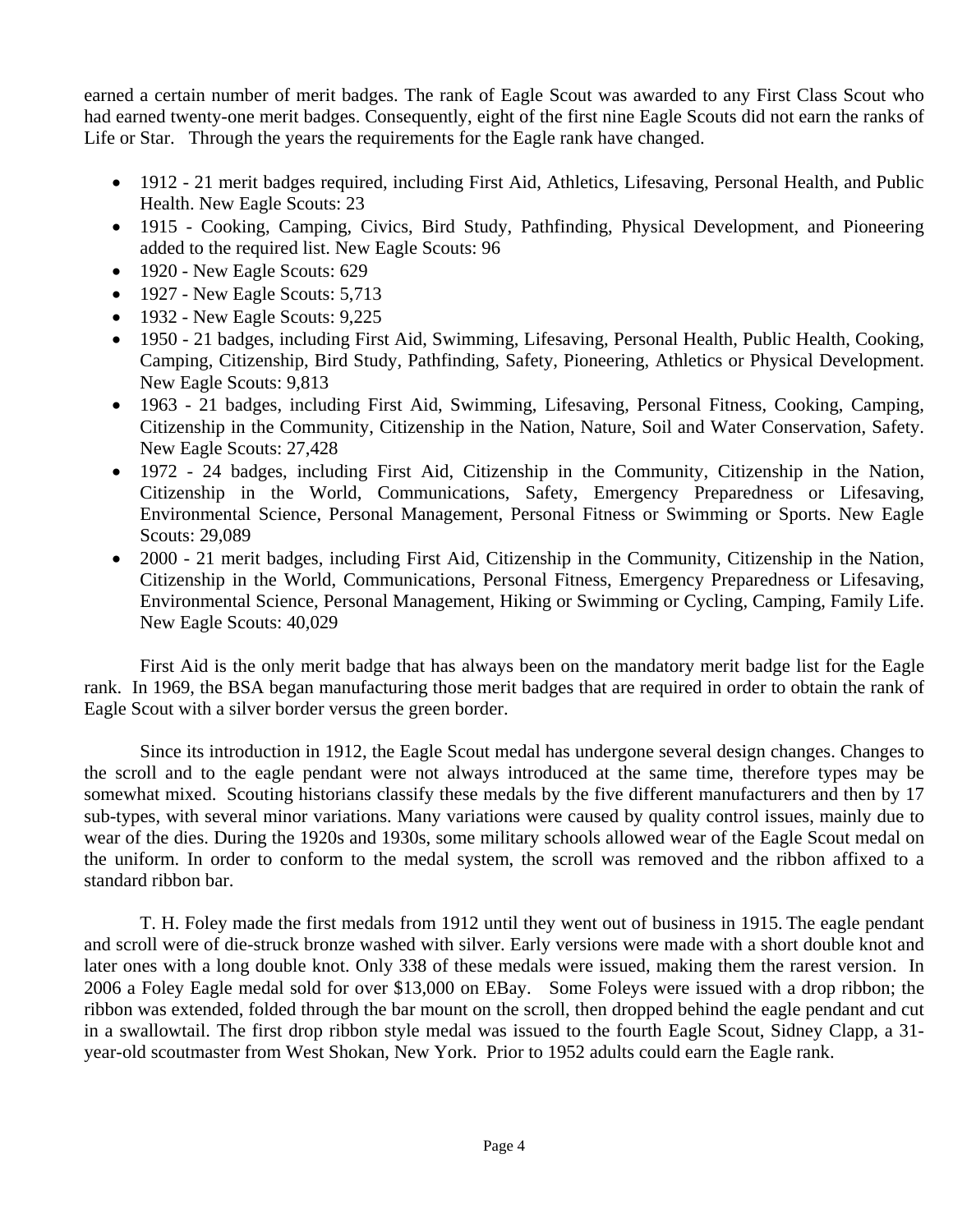Dieges & Clust took over production from 1916 to 1920, basing the design on the Foley. These medals also have the distinguishing extra-long double knot hanging from the scroll. There were 1,640 of this variety awarded, all made of sterling silver.

 In 1920, the Robbins Company took over production. They produced six distinct variants, all in sterling silver. The first 1920 version was similar to the Dieges & Clust design, but with smaller scroll lettering and the standard single knot. The second 1920 version has more distinctive feathering on the back side of the pendant. The engraving on the 1930 version is especially fine. In 1933, BSA was removed from all of the Eagle Scout insignia, including the medal. In 1955 the obverse of the eagle pendant was made flat so it could be engraved. BSA was returned to the front and the obverse was returned to a full feathered design in 1969.

 Medal manufacturer Stange was authorized to begin producing Eagle Scout medals in 1968, at the same time as Robbins. They created six distinct models. The 1968 version is very similar to the Robbins version, but the bend in the scroll is much flatter, more like a sideways *V* as compared to the S on the Robbins scroll. The BSA was returned to the front, and the obverse was returned to a full-feathered design in 1970. A major redesign of the eagle pendant was made in 1974 to match the new NESA logo. In 1978, Robbins ceased manufacturing Eagle Scout medals and Stange switched to the last design used by Robbins. Minor differences are in the white-edged ribbon and the sterling silver markings. In 1980 the price of silver rose dramatically and the medal was changed to silver-plated, die-struck copper. Very early versions were silver plated and oxidized, thus the scroll and pendant are black. Later versions were oxidized, buffed and lacquered to maintain the silver shine. Sterling silver medals were produced from the same dies and from this time on were only available on special order. The year 1993 saw a number of changes. The clasp on the scroll was changed from the pin-on type to a double-clutch back. The pendant was changed to pewter and enlarged due to the lighter rigidity of the material. Custom Fine Jewelry took over the contract in 1999 and has currently created three types. The initial versions were based on the last Stange version but with the ribbon attached through the clutch pins instead of a bar (this led to damage of the ribbon). A small number of sterling silver versions were made and marked with 925. In later 1999, the dies were laser engraved, giving a much sharper look. Also, the ribbon mount was improved to eliminate wear. The knot went from wire to a molded version in 2001

 In the fall of 2006, the National Supply Division of the National Eagle Scout Association began to issue replica Eagle Scout medals for specific wear on U.S. military dress uniforms. These medals are designed to be proportionate to other military medals. They contain the same pendant, but no scroll, and a ribbon that has been made thinner and more rectangular in shape.

#### **The History of Merit Badges**

 Merit badges exist to encourage scouts to explore areas that interest them and to teach them valuable skills in Scoutcraft. Scouts earn a merit badge by satisfying specified criteria; a Court of Honor is then held to present the badge. Scouts can earn badges at any point in their Scouting career, although this was not always the case. In the 1960s, Scouts first had to earn the rank of Second Class Scout before being allowed to work on and earn badges. The higher ranks of Star, Life Scout, and Eagle require merit badges to be earned. Certain badges are mandatory to receive these higher ranks. For a few years during the 1980s and 90s, a First Aid merit badge was a requirement for the First Class Scout rank. The number of merit badges required for each of these higher ranks has varied historically, as has the ratio of mandatory merit badges and non-mandatory badges for those ranks. As of 2005, Scouts must earn a total of 21 merit badges for the Eagle Scout rank, 12 of which must be from the mandatory list. Once scouts attain the Eagle rank, they can earn Eagle Palms, a core requirement of which is earning more merit badges.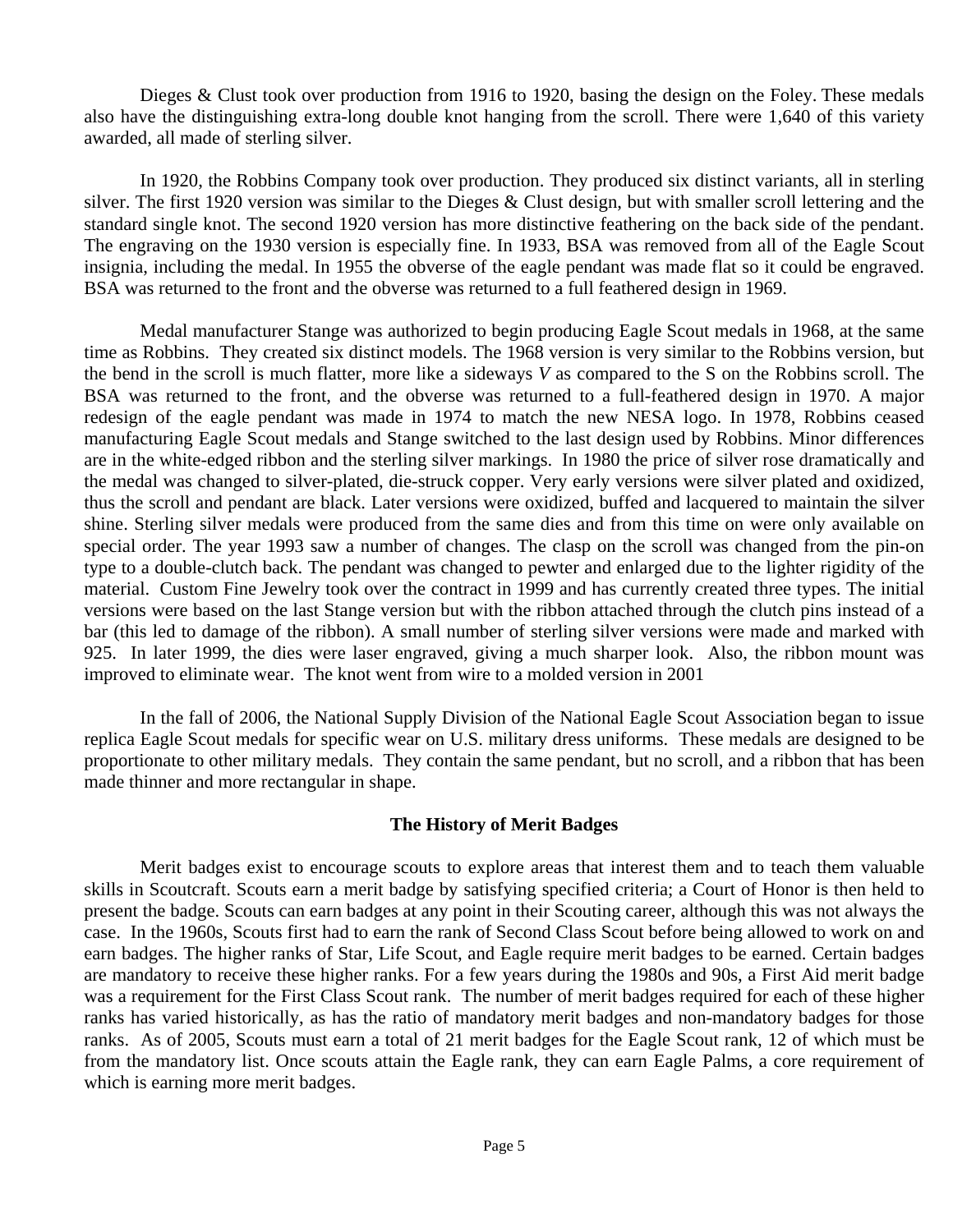The Boy Scouts of America changes the design, name, and availability of merit badges, depending on various factors such as their popularity, shifts in the focus of the Scouting program, and changes in society. The 1910 Boy Scouts of America Handbook (called The Book of Organization) by Chief Scout Ernest Thompson Seton had 14 "Badges of Merit." The first Handbook recognized presently by the BSA was in 1911. Only the Master-at-Arms Badge of Merit was not carried over into the 1911 handbook. The Master-at-Arms Badge involved mastering three of the following combat skills: single stick, boxing, ju jitsu, wrestling, quarter staff, and fencing. There were 57 merit badges in the 1911 handbook, and there are currently 121 merit badges. Of the current merit badges, 27 remain from the group of 57 original merit badges; and 94 have been introduced since then. Of the 180 merit badges introduced after 1911, 86 have been dropped. In all, there have been 237 different merit badges, including those that were only name changes.

#### **The Current Scouting Organization**

Currently, the scouting program of the Boy Scouts of America has three parts.

- Cub Scouting, which started in 1930, is for boys in first through fifth grades. Cub Scouts are organized into dens of seven or eight boys, and local dens make up one scout pack. Each pack is headed by a Cubmaster.
- Boy scouting, which started in 1910, is for boys from sixth grade through 17 years of age. Boy Scouts are organized into patrols, and patrols are parts of troops. Each troop is headed by a Scoutmaster.
- Venturing, which started in 1935 as Senior Scouting and later became Exploring, is for boys and girls from 14 through 20. Venturing crews each pursue an interest such as an activity area. Each crew is headed by youth officers under the direction of an advisor.

 The Boy Scouts of America organization is a hierarchical structure from the scout to the Chief Scout Executive. This organizational structure helps keep the program consistent across the country and makes the movement of scouts from one unit to another possible. The smallest grouping is a den for Cub Scouts or a patrol for Boy Scouts. The dens are combined into a Cub Scout Pack, while patrols are combined into a Boy Scout Troop. Packs and troops are called "units" in the scouting organizational hierarchy. Both packs and troops form a district. Districts form a council. Councils are grouped into areas. Areas are grouped into regions. All regions are managed from the BSA National Council in Irving, Texas. At the district level and above, a paid professional Scout Executive is responsible for the organization.

 The current Chief Scout Executive is Robert J. Mazzuca; the current President is John Gottschalk; and the current National Commissioner is Tico A. Perez. There are over 2,800,000 youth currently registered as active scouts. The current Southern Regional Director is Alf Tuggle who got his start here in Chehaw Council in 1976.

## **Table of Important Dates in Scouting**

 Scouting has had many important events and dates. The list below is through 1999 and was developed by Randy Worchester of Clarksville, Tennessee. It is used here with his express permission.

- 1850 Daniel Carter Beard is born
- 1857 Robert Baden-Powell is born
- 1860 Ernest Thompson Seton is born
- 1876 First Boy's Club established in New York City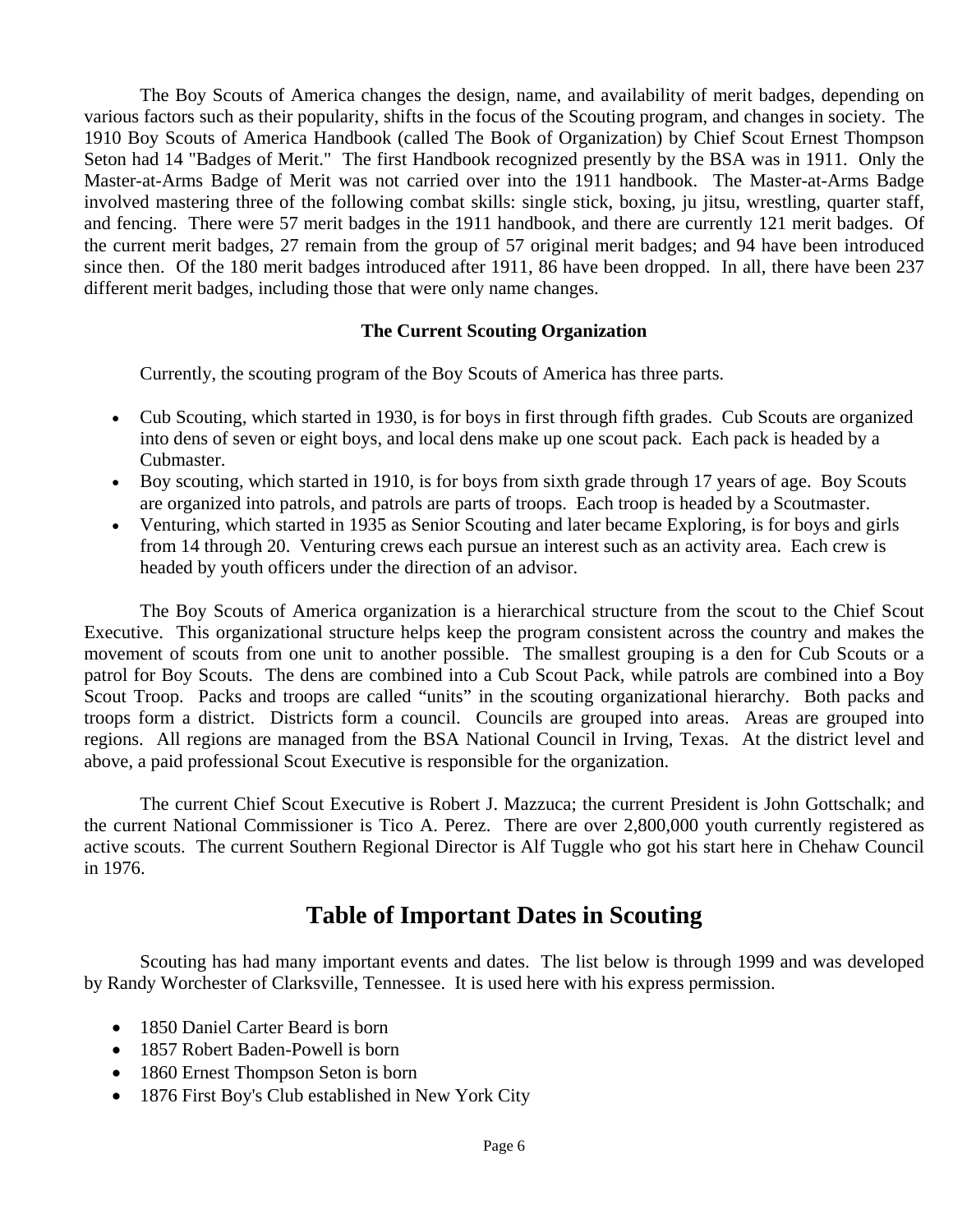- 1882 American Boy's Handybook written by Daniel Carter Beard
- 1899 Aids to Scouting published
- 1902 Woodcraft Indians founded by Ernest Thompson Seton
- 1905 Sons of Daniel Boone started by Daniel Carter Beard
- 1906 Boy's Clubs Founded
- 1907 Brownsea Island experiment
- 1908 Scouting for Boys published
- 1910 First BSA camp held at Silver Bay, Lake George, N.Y.
- 1910 BSA Incorporated on February 8 by W. C. Boyce
- 1910 BSA moves to first temporary office at  $23<sup>rd</sup>$  Street, New York, New York
- 1911 On January 2, 1911, the Boy Scout's first National Scout Office officially opened at 200 Fifth Avenue in New York City
- 1911 Handbook for Boys published
- 1911 First Heroism awards presented
- 1912 Scouts enrolled from every State
- 1912 First National Good Turn: A Sane and Safe Fourth of July
- 1912 Boy's Life purchased
- 1912 Sea Scouting becomes part of BSA
- 1912 First Eagle Scout
- 1913 First local councils chartered
- 1913 Scouting Magazine created
- 1913 Handbook for Scoutmasters published
- 1914 The troop committee plan developed
- 1914 The first William T. Hornaday medal awarded
- 1915 The Lone Scouts of America organized by William Boyce
- 1915 Order of the Arrow founded in Philadelphia
- 1915 Fifty-seven merit badge books issued
- 1916 Federal Charter granted by Congress on June 15
- 1916 BSA constitution and by-laws adopted
- 1917 Veteran Scout established
- 1917 BSA begins home-front service, "Help win the war"
- 1918 BSA rendered nation-wide first-aid service in influenza epidemic
- 1918 Standards established for Boy Scout camps
- 1919 First Wood Badge course held at Gilwell Park near London, England
- 1919 First annual National Boy Scout Week conducted
- 1920 First World Jamboree in Olympia, London, England, attended by 301 American Scouts for a total of 8,000 Scouts from 34 countries.
- 1920 Baden-Powell made Chief Scout of the World
- 1920 Scout International Bureau established in London
- 1921 "New York Times" inaugurated Sunday Boy Scouts section
- 1923 International left handclasp adopted
- 1924 Lone Scouts of America merged with BSA
- 1924 International Scout constitution and by-laws adopted
- 1924 2nd World Jamboree in Copenhagen, Denmark, attended by 56 American Scouts, for a total of 4,500 Scouts from 22 countries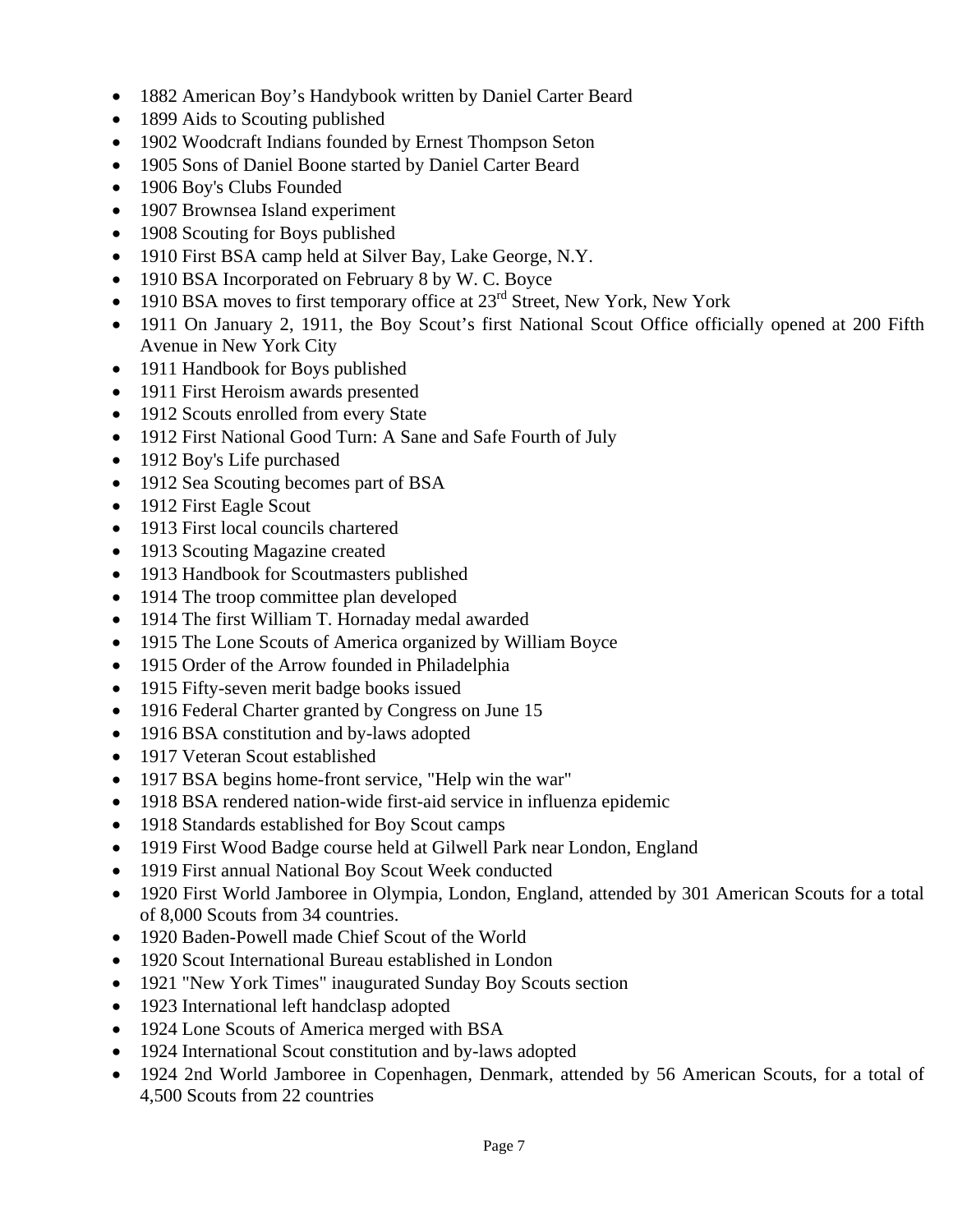- 1924 "Every Scout a Swimmer" campaign started
- 1925 Boy Scouts of America membership exceeds 1 million
- 1925 Junior Assistant Scoutmaster position created
- 1926 Silver Buffalo first presented, the first to Baden-Powell and the second to the Unknown Scout
- 1927 First major revision of Handbook for Boys
- 1927 Eagle Palms introduced
- 1927 National office moved to 2 Park Avenue in New York
- 1928 Sea Scout Paul Siple accompanies Admiral Byrd to the Antarctic
- 1929 Registration of all Scouters authorized
- 1929 Third World Jamboree in Arrow Park, Birkenhead, England, attended by 1,300 American Scouts, for a total of 50,000 Scouts from 73 countries
- 1930 Cubbing started
- 1931 First Silver Beaver awards presented by local councils
- 1931 First religious award established by the Roman Catholic Church
- 1932 Mortimer L. Schiff Memorial Scout Reservation presented to BSA
- 1933 Fourth World Jamboree in Godollo, Hungary, attended by 406 American Scouts, for a total of 26,000 Scouts from 46 countries
- 1933 Schiff Scout Reservation established
- 1933 Exploring and Rovering programs authorized
- 1934 Order of the Arrow program approved
- 1934 Scouts answer FDR's request to collect food & clothing for needy
- 1935 Silver Jubilee of Scouting
- 1935 National Jamboree cancelled due to epidemic of infantile paralysis
- 1935 Membership passes 1,000,000
- 1935 Senior Scouting introduced for older boys
- 1936 First Wood Badge courses held in USA following English syllabus
- 1936 New Handbook for Scoutmasters published
- 1937 First National Jamboree, Washington, DC, attendance 27,232
- 1937 Fifth World Jamboree in Vogelenzang, Holland, attended by 814 American Scouts, for a total of 29,000 Scouts from 54 countries
- 1938 Waite Phillips gives BSA 36,000 acres in NM for Philturn Rocky Mountain Scout Camp
- 1939 Philturn Rocky Mountain Scout Camp opens
- 1939 Air Scouting added
- 1940 Royalties from Berlin's "God Bless America" finance urban Scouting
- 1941 Scouts begin campaign selling Defense Bonds and Stamps
- 1941 Webelos rank created in Cubing
- 1941 Philturn renamed Philmont Scout Ranch
- 1941 Baden-Powell passes away and is buried in Kenya (not England)
- 1941 "Uncle Dan" Beard passes away
- 1942 Scouts start recycling campaign for war effort
- 1943 James West retires
- 1943 First Silver Antelope awards presented by a region
- 1943 First Blue and Gold banquet
- 1943 Long trousers and Scout cap introduced for Boy Scouts
- 1944 World Fellowship Fund started to help Scouting in war-torn nations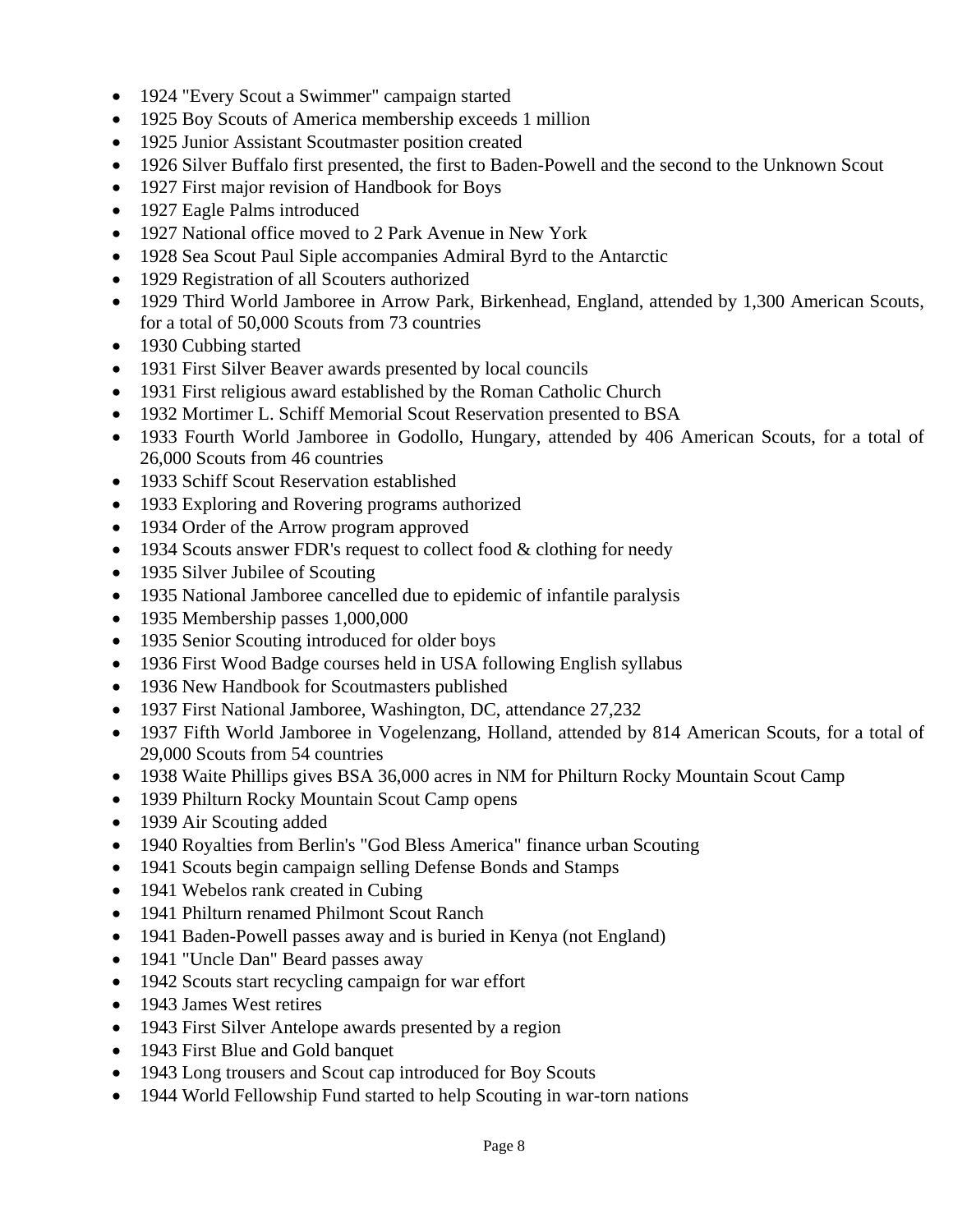- 1945 Cubbing changed to Cub Scouting
- 1947 Long trousers introduced for Cubs
- 1947 6th World Jamboree in Molsson, France, attended by 1,151 American Scouts, for a total of 24,000 Scouts from 38 countries
- 1948 1st BSA Wood Badge course held at Schiff, 2nd course held at Philmont
- 1948 James West passes away
- 1949 Explorer Scouting established from Senior Scouting program
- 1949 Scouts age limits lowered to 8 for Cub Scouts, 11 for Boy Scouts and 14 for Explorers
- 1950 2nd National Jamboree, Valley Forge, PA, attendance 47,163
- 1950 First Boy Scout stamp issued by the Post Office
- 1951 7th World Jamboree in Bad Ischel, Austria, attended by 700 American Scouts, for a total of 13,000 Scouts from 41 countries
- 1952 BSA conducts national get-out-the-vote campaign
- 1953 3rd National Jamboree, Irving Ranch, California, attendance 45,401
- 1954 National office moves to New Jersey
- 1954 National Conservation Good Turn
- 1954 Webelos Dens introduced to provide a bridge to Boy Scouts
- 1955 100,000 chartered units reached
- 1955 First Pinewood Derby
- 1955 8th World Jamboree in Niagara-on-the-Lake, Canada, attended by 1,500 American Scouts, for a total of 11,000 Scouts from 71 countries
- 1956 BSA conducts national get-out-the-vote campaign
- 1957 4th National Jamboree, Valley Forge, PA attendance 50,100
- 1957 9th World Jamboree in Sutton Coldfield, Warwickshire, England, attended by 1,700 American Scouts, for a total of 32,000 Scouts from 82 countries
- 1957 50th anniversary of the world Boy Scout movement celebrated
- 1958 BSA distributes Civil Defense emergency handbooks
- 1959 Bobcat pin introduced
- 1959 Scouting magazine begins using full color
- 1959 Modern Exploring program introduced
- 1959 10th World Jamboree in Laguna, Philippine Islands, attended by 309 American Scouts, for a total of 12,000 Scouts from 44 countries
- 1960 BSA's Golden Jubilee, commemorative stamp issued by Post Office
- 1960 The Johnston Historical Museum in New Brunswick, N.J. dedicated
- 1960 5th National Jamboree, Colorado Springs, CO attendance 53,378
- 1960 BSA conducts national get-out-the-vote campaign
- 1961 BSA Inter-Racial Service begins projects in public housing
- 1962 First National Explorer Delegate Conference held in Ann Arbor, MI
- 1963 11th World Jamboree in Marathon, Greece, attended by 621 American Scouts, for a total of 14,000 Scouts from 88 countries
- 1964 6th National Jamboree, Valley Forge, PA attendance 52,000
- 1965 Inner-City Rural Program launched
- 1967 BSA Wood Badge change emphasis from Scout skills to leadership
- 1967 Commemorative tribute statue in front of White House dedicated November 7th
- 1965 The 500,000th Eagle badge presented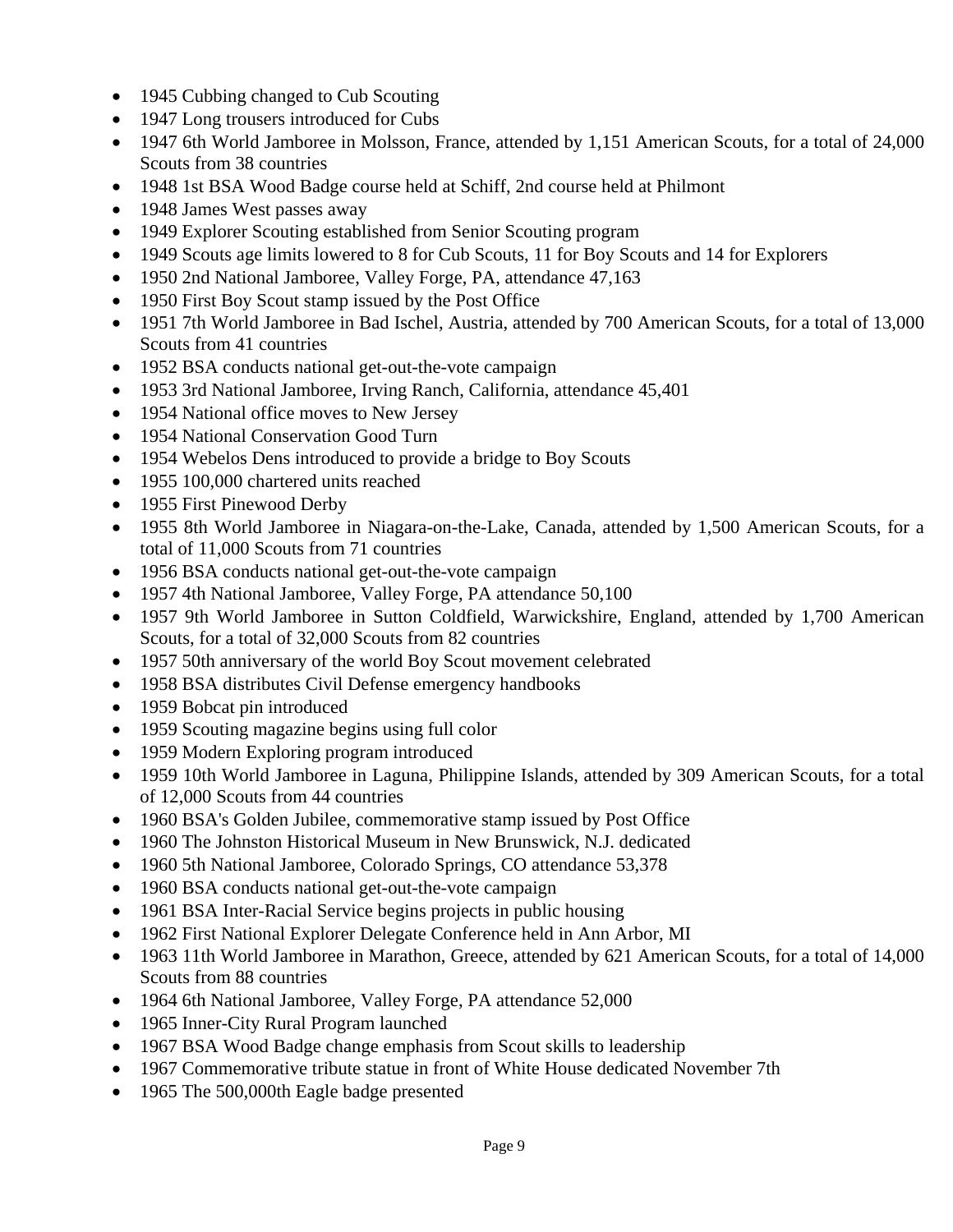- 1966 Revised charter and bylaws adopted
- 1967 Ernest Thompson Seton Library and museum at Philmont dedicated
- 1967 Updated Cub Scout program introduced. Lion rank discontinued, Webelos Scout program begun
- 1967 12th World Jamboree, Farragut State Park, Idaho, attended by 4,435 American Scouts, for a total of 12,000 Scouts from 105 countries
- 1969 Girls eligible to participate as non-registered Explorer Scouts
- 1969 7th National Jamboree, Farragut State Park, Idaho, attendance 35,000
- 1970 First National Explorer Olympics held at Colorado State Univ.
- 1971 Cub Scout promise drops "to be square" and adds "to help other people"
- 1971 SOAR (Save Our American Resources) program began
- 1971 Maine National High Adventure Area opened
- 1971 Exploring magazine published
- 1971 Silver Buffalo awarded to President Richard Nixon
- 1971 Girls eligible to register as full-fledged Explorer Scouts
- 1971 First Cub Scout Wood badge course
- 1971 13th World Jamboree, Asagiri Heights near Fujinomiya City, Japan, attended by 7,947 American Scouts, for a total of 24,000 Scouts from 87 countries
- 1971 First Silver World awards presented by BSA for international service
- 1972 New Scout Handbook removes outdoor skill requirements for 1st Class
- 1972 Improved Scouting program introduced
- 1972 Operation Reach against drug abuse introduced
- 1973 8th National Jamboree, Farragut State Park, Idaho, and Moraine State Park, Pennsylvania, attendance 64,000
- 1973 Updated Cub Scout program introduced
- 1973 Washington, D.C., bureau established to represent National office
- 1973 National Eagle Scout Association formed
- 1974 BSA starts weekend Wood Badge courses
- 1974 First woman elected national Explorer president
- 1975 14th World Jamboree, Lillehammer, Norway, attended by 2,500 American Scouts, for a total of 17,000 Scouts from 91 countries
- 1976 First Cub Scout Trainer Wood Badge course held in Alabama
- 1976 BSA allows women to attend Wood Badge
- 1976 Women are allowed to become Cubmasters
- 1977 9th National Jamboree, Moraine State Park, Pennsylvania, attendance 28,600
- 1978 Local Council camps made available for family camping
- 1978 Revised God and Country program announced
- 1978 Age restrictions removed for severely handicapped Scouts
- 1978 Outdoor skill reinstated for 1st Class rank
- 1979 The Official Boy Scout Handbook reflects return of outdoor emphasis
- 1979 National Headquarters moved to Irving, Texas
- 1979 15th World Jamboree in Iran canceled
- 1979 Cub Scout Trainers Wood Badge approved
- 1980 New uniforms designed by Oscar de la Renta
- 1980 50th anniversary of Cub Scouting
- 1980 Fire destroys second floor of the National offices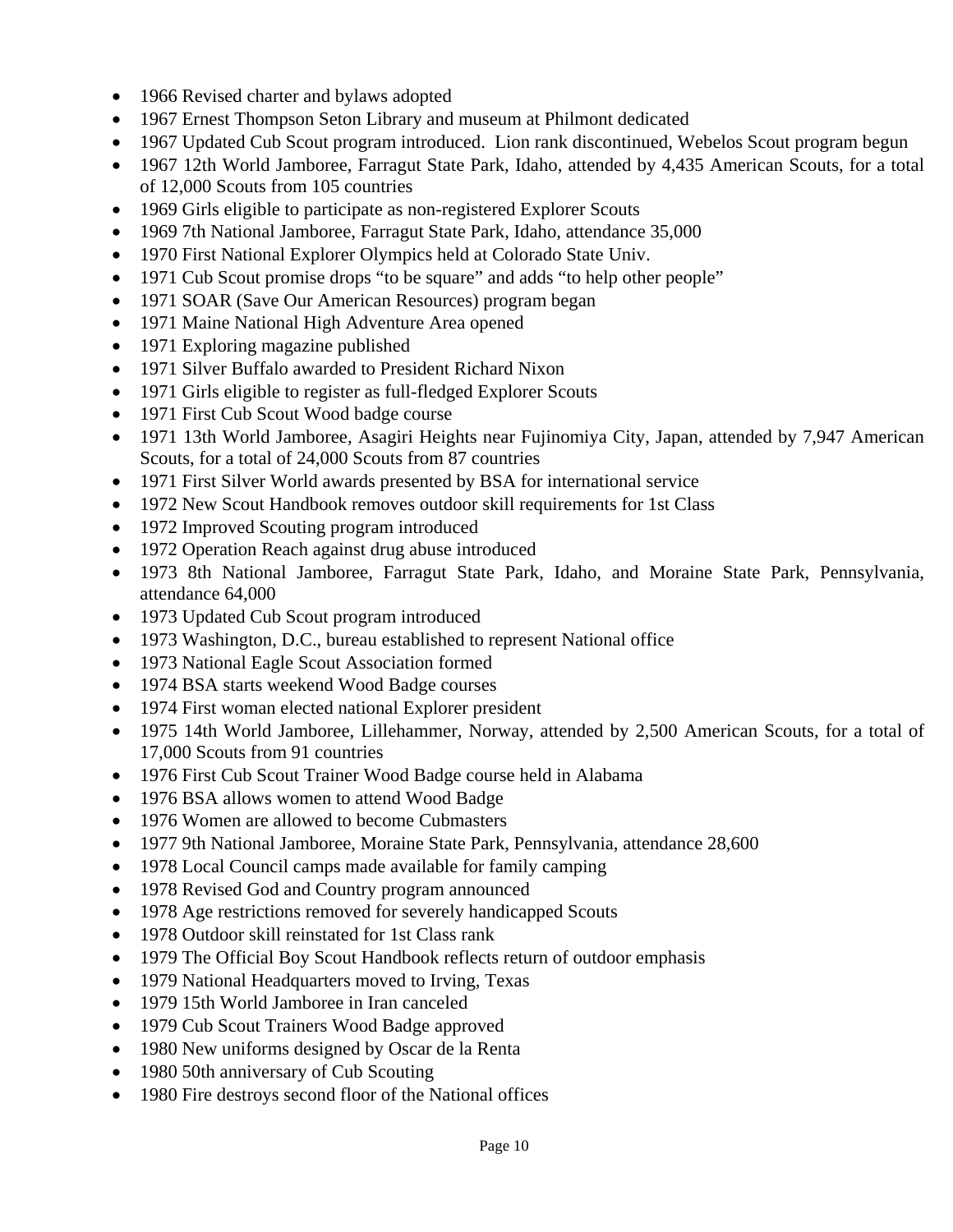- 1980 Eastern distribution center moves to North Carolina
- 1980 BSA distributes national census fliers
- 1981 10th National Jamboree, Fort A. P. Hill, Virginia, attendance 29,765
- 1981 New Scoutmaster Handbook issued
- 1981 Murray, Kentucky, picked as the site for Boy Scout Museum
- 1982 Career Awareness Exploring becomes official
- 1982 Prepare for Today program started for latchkey children
- 1982 Tiger Cubs introduced
- 1982 The Cub Scout Leader Book published to replace five different leader books
- 1982 The 1,000,000th Eagle Scout registered
- 1982 Shaping Tomorrow project introduced
- 1983 15th World Jamboree, Kananaskis Country, Canada, attended by 3,936 American Scouts, for a total of 15,600 Scouts from 102 countries
- 1984 The third edition of the Fieldbook published
- 1984 Family Camping Association started
- 1984 Varsity Scouting launched
- 1985 11th National Jamboree, Fort A. P. Hill, Virginia, attendance 32,615
- 1987 Anti-Drug Campaign
- 1987 to 1988 Sixteenth World Jamboree, Cataract Park, Sydney, Australia, attended by 3,063 American Scouts, for a total of 14,634 Scouts from 98 countries
- 1988 First Scouting for Food
- 1989 Venture Program introduced
- 1989 12th National Jamboree, Fort A. P. Hill, Virginia, attendance 32,717
- 1990 Pope John Paul presented with BSA's Distinguished Citizen of the World Commendation
- 1990 10th edition of Boy Scout handbook introduced
- 1990 Center for Professional Development opened in Westlake, Texas
- 1991 Learning for Life Introduced
- 1991 17th World Jamboree, Soraksan National Park, South Korea, attended by 1,010 American Scouts, totaling 19,083 Scouts from 135 countries
- 1991 Ethics in Action Introduced
- 1991 BSA Family program introduced
- 1991 Conservation Handbook published
- 1991 Trail Boss program developed
- 1992 Six BSA regions reduced to four
- 1992 William "Green Bar Bill" Hillcourt passes away
- 1992 Cub Scout Academics program started
- 1993 13th National Jamboree, Fort A. P. Hill, Virginia, attendance 32,000
- 1995 18th World Jamboree. Holland with total attendance of 29,066 Scouts from 166 countries
- 1997 14th National Jamboree, Fort A. P. Hill, Virginia
- 1999 19th World Jamboree, Picarquin, Chile
- 2010 Scouts receive a 10,000 acre permanent Jamboree site in West Virginia
- 2010 U.S. Centennial Jamboree, the last to be at Fort A. P. Hill, Virginia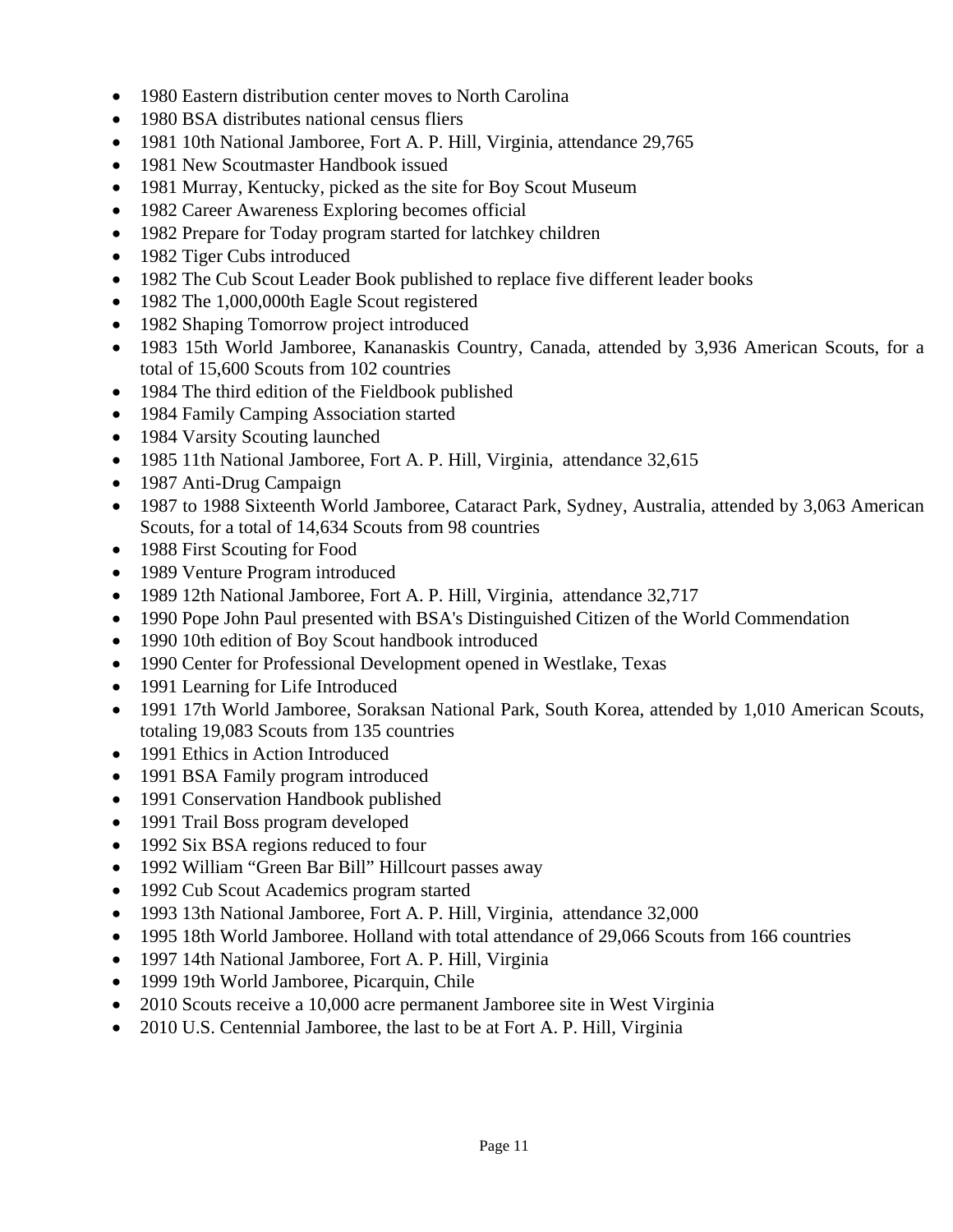## **The History of Scouting in Chehaw Council**

From 1910 until 1921 all scouting in southwest Georgia was chartered directly with the National office in New York City. It was not until 1921 that a council was formed in southwest Georgia. In 1921, Aumuckalee Council was formed in Americus and Nochaway Council was formed in Albany. Both Councils closed by 1929. From 1929 until 1939, all scout activity was again handled directly with the National office in New York City.

 In 1939, southwest Georgia was the only area in the southeastern United States that was not organized into a council. Beginning in January of 1939, a group of concerned men in the Albany area began efforts to obtain a charter for a new council in the area. The first board meeting of Chehaw Council was held on May 30, 1939, at the New Albany Hotel. J. W. Bush of Albany was elected the first president. W. R. Turner of Cordele and George B. Hawthorne of Sylvester were elected vice-presidents; L. W. Smith of Albany, Treasurer; B. E. Carlisle of Camilla; Scout Commissioner; and T. O. Marshall of Americus, National Representative. The name of the new council was the subject of a long and heated debate. Eventually, the council was named Chehaw after the park between Albany and Americus. Chehaw Council officially began operations on June 15, 1939. The first districts were: Albany, Americus, Cordele, Sylvester, and Camilla-Pelham. The first Scout Executive was Welty Compton.

. In 1984, the Council changed its name to Southwest Georgia Council. However, in 2005 the name was changed back to Chehaw Council. The current Scout Executive is Ray Allen and the current Council President is Clay Chester.

 Through 2007, 1,681 boys had received their Eagle rank in Chehaw Council. John Ewing Kiker, Jr. of Troop 1 in Americus received his Eagle rank in 1920, and he was the first Eagle Scout from southwest Georgia. David John Broadhurst, also of Troop 1 in Americus, received his Eagle rank on March 15, 1921, and was the second Eagle Scout from southwest Georgia and the only Eagle Scout from Aumuckalee Council. On February 8, 1922, George Johnson of Troop 3 in Albany became the first Eagle Scout in Nochaway Council and the third Eagle Scout in southwest Georgia. In 1939, Chehaw Council was formed and on August 29, 1939, J. W. Starr, Jr. of Troop 15 in Albany became the first Eagle Scout from Chehaw Council.

Summer camp for Nochaway Council began in 1921 and ended in 1928. As the Council did not own a camp, various places were used for the summer camps. Regardless of the physical location, the camp was called Camp Nochaway. Aumuckalee Council had its own camp called Camp Shehaw northwest of Americus. Summer camp for Aumuckalee Council was held from 1932 until 1940 at Camp Shehaw. For 1941 and 1942, Camp Shehaw was the official summer camp for Chehaw Council. Beginning in 1943, Camp Osborn near Sylvester opened. Camp Osborn is owned by Chehaw Council and has served as the permanent summer camp since 1943.

 Each local Boy Scout Council is encouraged to have an Order of the Arrow lodge, which is a group for honored campers. Each lodge is granted a charter from the National Council. The lodge helps the local Council provide a quality scouting program through recognition of scouting spirit and performance, development of youth leadership and service, promotion of scout camping and outdoor programs, and enhancement of membership tenure. Immokalee Lodge (#353) of the Order of the Arrow was officially chartered in Chehaw Council on January 17, 1947. It remained the chartered Order of the Arrow lodge when the Council changed its name to Southwest Georgia Council and when the Council changed its name back to Chehaw Council. Active membership in Immokalee Lodge currently averages 200 scouts at any time, including both youths and adults.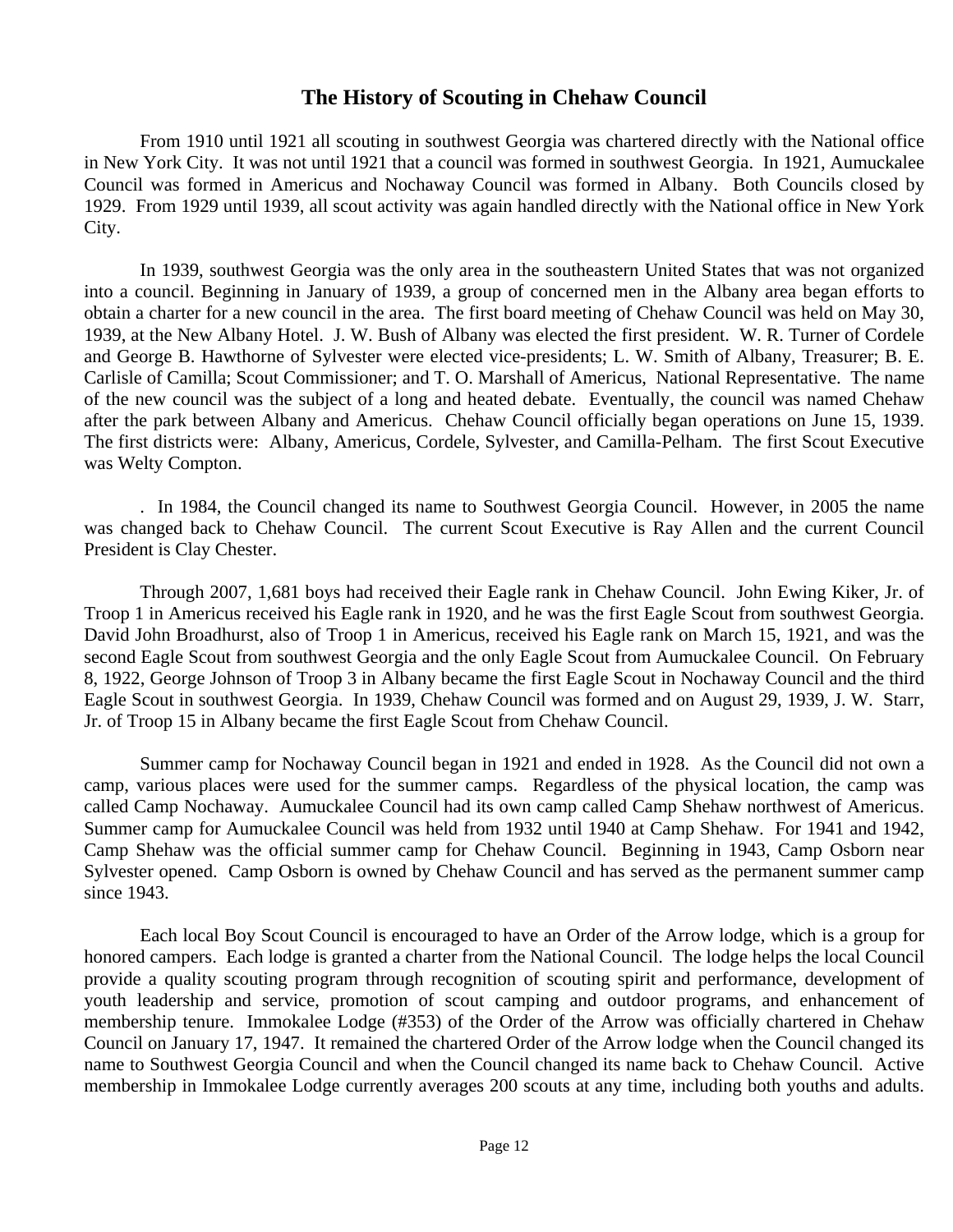While the arrow sash is the identifier of a member of the Order of the Arrow, a patch for the right shirt pocket flap (usually with the totem and lodge name) is used as an identifier for the individual lodge.

 The Silver Beaver award was begun in 1931 by the National Council as a way for local councils to honor outstanding volunteers. In 1941, Chehaw Council presented its first Silver Beaver awards to Edmund Landau of Albany and Palmer Green of Cordele. Rabbi Landau had been an active supporter of Scouting in Albany since the days of Nochaway Council. Mr. Green was a long-time scoutmaster in Cordele.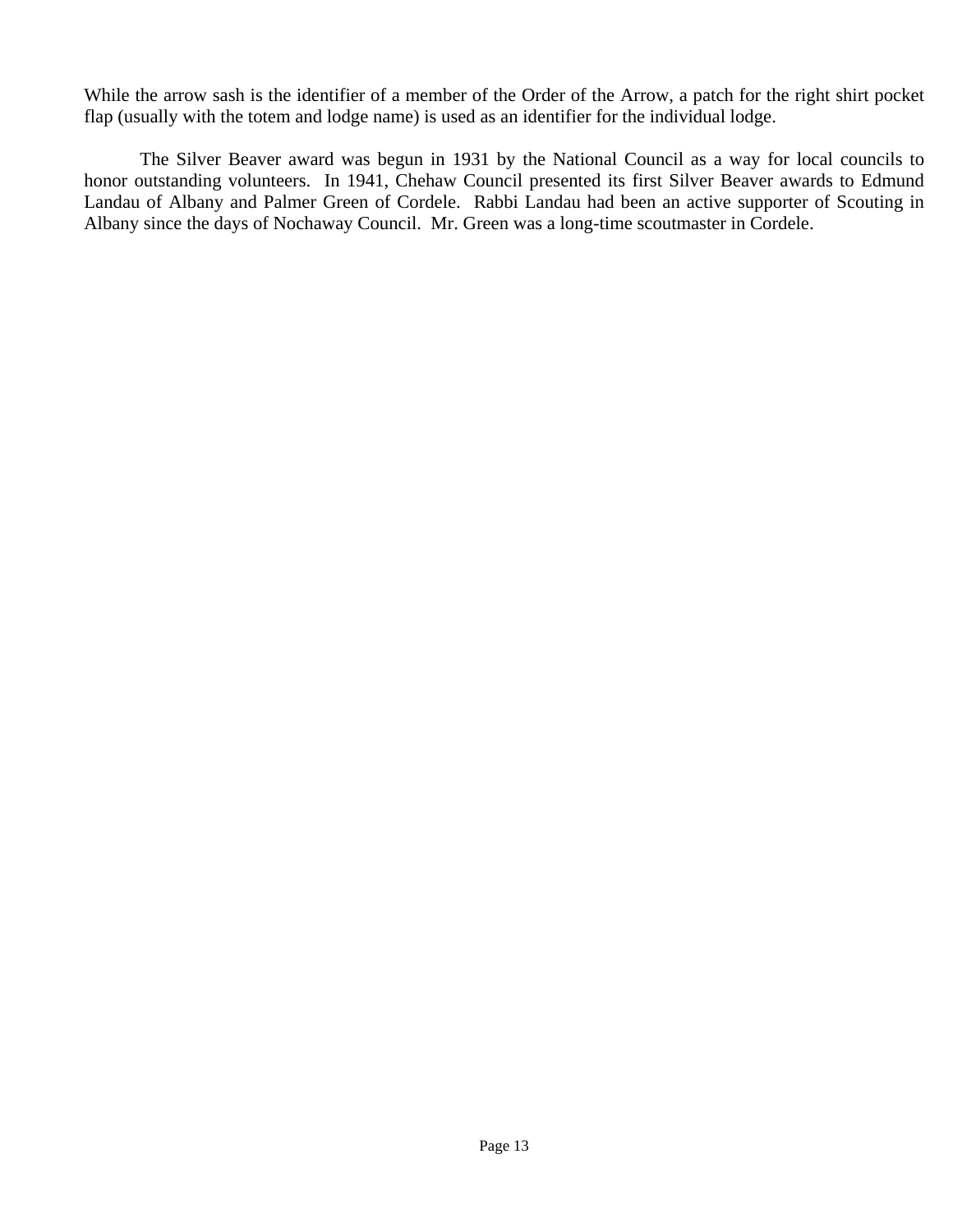### **EXAMINATION**

|    | <b>National Scout History</b>                                                         |
|----|---------------------------------------------------------------------------------------|
|    |                                                                                       |
|    | 2. Who was the first Chief Scout Executive?                                           |
| 3. |                                                                                       |
| 4. |                                                                                       |
|    |                                                                                       |
|    |                                                                                       |
|    |                                                                                       |
|    | 8. What is the only merit badge to have always been one of the required merit badges? |
|    |                                                                                       |
|    |                                                                                       |
|    |                                                                                       |
|    |                                                                                       |
|    |                                                                                       |
|    | 14. Where will with Centennial U.S. National Jamboree be held?                        |
|    | 15. What State will become the permanent home of the U.S. Jamboree beginning in 2014? |
|    | 16. What are the three primary high-adventure areas in scouting?                      |